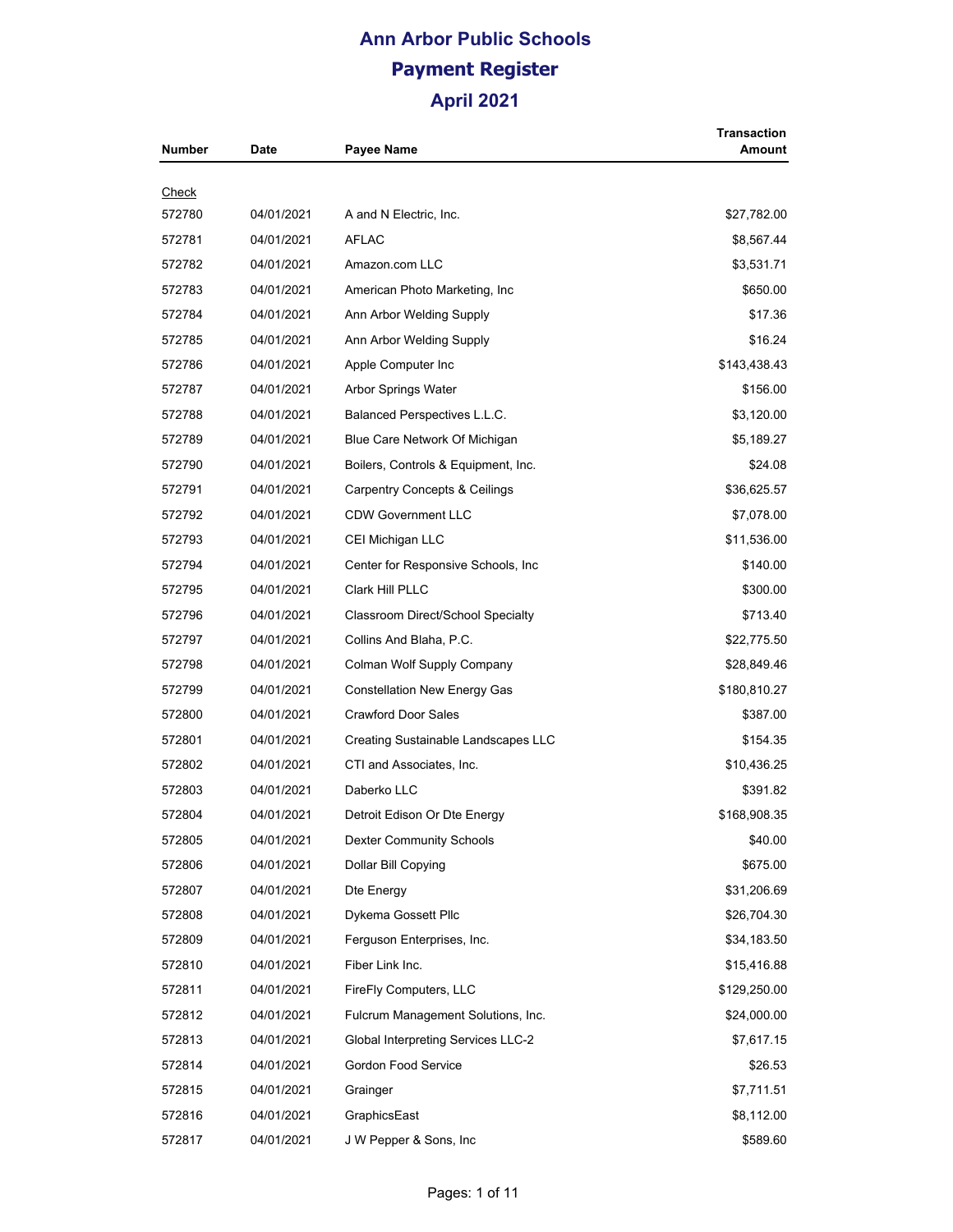| 572818 | 04/01/2021 | J.C. Ehrlich Pest Control                        | \$2,458.00     |
|--------|------------|--------------------------------------------------|----------------|
| 572819 | 04/01/2021 | Jackson Service Company                          | \$1,938.00     |
| 572820 | 04/01/2021 | James Lee Michaels DBA Avery Systems             | \$3,910.00     |
| 572821 | 04/01/2021 | Johnstone Supply Detroit Group                   | \$260.05       |
| 572822 | 04/01/2021 | Jostens, Inc.                                    | \$700.65       |
| 572823 | 04/01/2021 | Jostens, Inc.                                    | \$3,976.50     |
| 572824 | 04/01/2021 | Judson Allen DBA Jud LLC                         | \$2,645.00     |
| 572825 | 04/01/2021 | K & B Asphalt Sealcoating, Inc.                  | \$1,500.00     |
| 572826 | 04/01/2021 | Kone Incorporated                                | \$225.98       |
| 572827 | 04/01/2021 | Learning Gizmos, Inc.                            | \$223.20       |
| 572828 | 04/01/2021 | Livonia Ice Hockey Officials, Inc.               | \$200.00       |
| 572829 | 04/01/2021 | Madison Electric                                 | \$9,426.59     |
| 572830 | 04/01/2021 | McFalone Consulting LLC                          | \$1,000.00     |
| 572831 | 04/01/2021 | Mea Financial Services Inc. Group Term Life      | \$3,910.52     |
| 572832 | 04/01/2021 | Medco Supply Co (lockbox) Or Masune & Surgical S | \$1,419.61     |
| 572833 | 04/01/2021 | Messa (370)                                      | \$550,514.38   |
| 572834 | 04/01/2021 | Michigan DECA                                    | \$1,090.00     |
| 572835 | 04/01/2021 | Michigan Interpreting Services, Inc.             | \$5,715.00     |
| 572836 | 04/01/2021 | Michigan Interscholastic Forensic Association    | \$500.00       |
| 572837 | 04/01/2021 | Michigan Power Rodding, Inc.                     | \$664.00       |
| 572838 | 04/01/2021 | Michigan School Business Officials/MSBO          | \$750.00       |
| 572839 | 04/01/2021 | Michigan Water Polo Association                  | \$2,000.00     |
| 572840 | 04/01/2021 | Midwestern Consulting Inc-Mci                    | \$299.20       |
| 572841 | 04/01/2021 | Morneau Shepell Limited                          | \$5,714.55     |
| 572842 | 04/01/2021 | National Association of Social Workers, Inc.     | \$800.00       |
| 572843 | 04/01/2021 | National Express Durham Holding Corp/DBA Trinity | \$925.00       |
| 572844 | 04/01/2021 | NCS Pearson, Inc.                                | \$786.50       |
| 572845 | 04/01/2021 | NUCO2 Inc                                        | \$824.43       |
| 572846 | 04/01/2021 | Office Depot                                     | \$2,727.98     |
| 572847 | 04/01/2021 | <b>OHM Advisors</b>                              | \$47,071.25    |
| 572848 | 04/01/2021 | Orefice Ltd Visual Enterprize                    | \$12,470.85    |
| 572849 | 04/01/2021 | <b>Pediatric Therapy Associates</b>              | \$44,703.50    |
| 572850 | 04/01/2021 | <b>Pitney Bowes</b>                              | \$910.59       |
| 572851 | 04/01/2021 | <b>Pitney Bowes</b>                              | \$169.56       |
| 572852 | 04/01/2021 | Pitney Bowes-Purchase Power                      | \$250.00       |
| 572853 | 04/01/2021 | Pittsfield Charter Township                      | \$46.98        |
| 572854 | 04/01/2021 | Precision Data Products, Inc.                    | \$46,450.00    |
| 572855 | 04/01/2021 | Presidio Infrastructure Solutions LLC            | \$72,000.00    |
| 572856 | 04/01/2021 | <b>Priority Health</b>                           | \$2,048,821.06 |
| 572857 | 04/01/2021 | Quadient Finance USA, Inc.                       | \$1,461.00     |
| 572858 | 04/01/2021 | <b>Quill Corporation</b>                         | \$305.02       |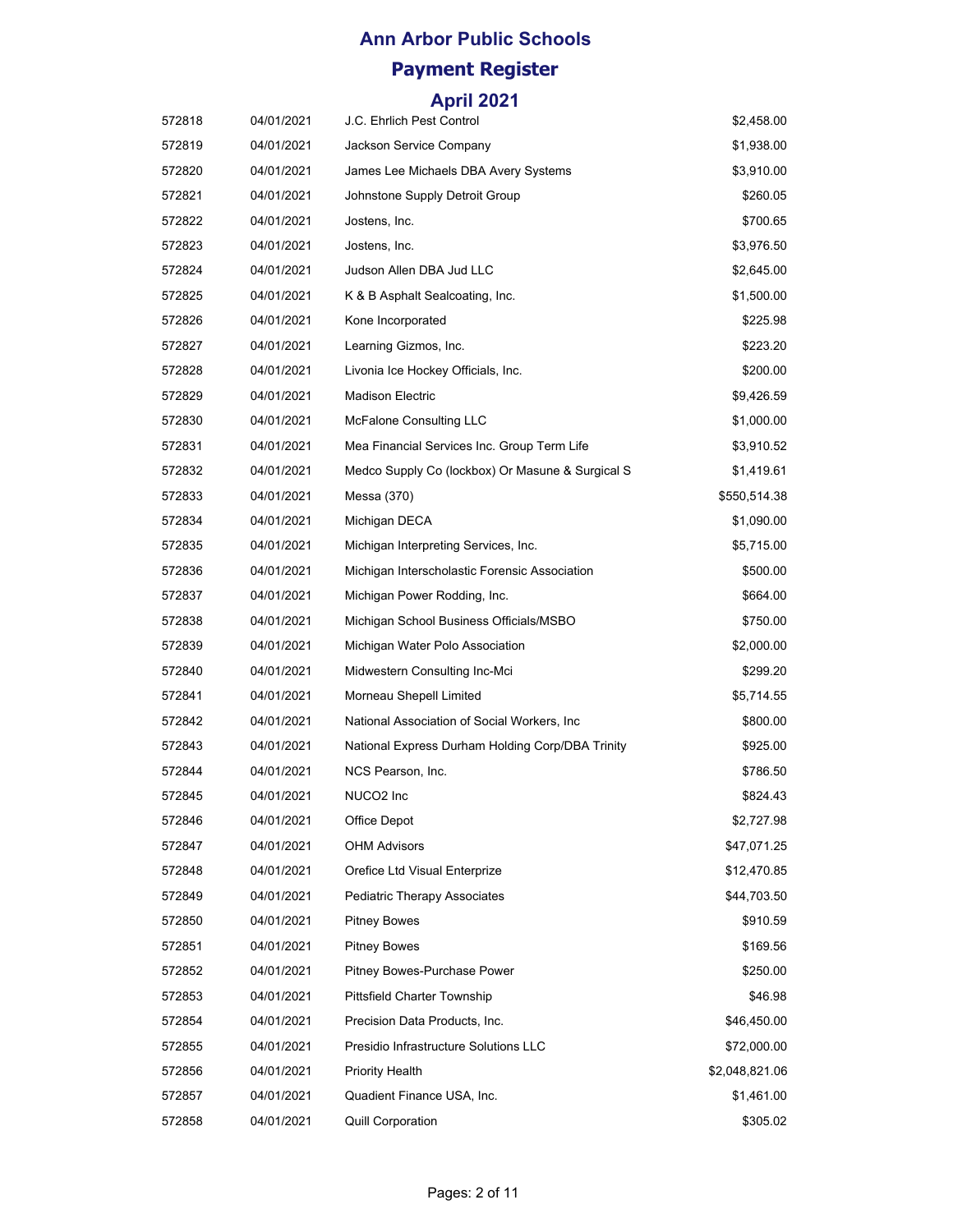| 572859 | 04/01/2021 | <b>REV Robotics LLC</b>                             | \$763.31     |
|--------|------------|-----------------------------------------------------|--------------|
| 572860 | 04/01/2021 | <b>RJ Landau Partners</b>                           | \$9,225.00   |
| 572861 | 04/01/2021 | Robert A. McCormick                                 | \$800.00     |
| 572862 | 04/01/2021 | Robert's Floors Company                             | \$1,225.00   |
| 572863 | 04/01/2021 | <b>ROK Systems LLC</b>                              | \$150.00     |
| 572864 | 04/01/2021 | Rydin Decal                                         | \$208.00     |
| 572865 | 04/01/2021 | School Specialty Inc*                               | \$1,452.08   |
| 572866 | 04/01/2021 | Secrest, Wardle, Lynch, Hampton, Truex & Morley, Pc | \$267.73     |
| 572867 | 04/01/2021 | Sentinel Technologies Inc                           | \$7,300.00   |
| 572868 | 04/01/2021 | Shamrock Floor Inc                                  | \$3,207.00   |
| 572869 | 04/01/2021 | Shar Products Co.                                   | \$2,420.66   |
| 572870 | 04/01/2021 | Simply Construction & Excavating, LLC               | \$5,759.00   |
| 572871 | 04/01/2021 | <b>SME</b>                                          | \$10,080.00  |
| 572872 | 04/01/2021 | Soliant Health                                      | \$2,800.00   |
| 572873 | 04/01/2021 | Staples Advantage                                   | \$72.69      |
| 572874 | 04/01/2021 | <b>Superior Text</b>                                | \$2,247.75   |
| 572875 | 04/01/2021 | Sweetwater Music Education Technology               | \$972.94     |
| 572876 | 04/01/2021 | The Heaney Group                                    | \$1,357.20   |
| 572877 | 04/01/2021 | The Sherwin-Williams Company                        | \$1,870.00   |
| 572878 | 04/01/2021 | The Sherwin-Williams Company                        | \$451.93     |
| 572879 | 04/01/2021 | <b>Therapy Travelers</b>                            | \$2,400.00   |
| 572880 | 04/01/2021 | Town & Country Pools                                | \$1,485.00   |
| 572881 | 04/01/2021 | Trafera, LLC                                        | \$104,362.50 |
| 572882 | 04/01/2021 | Trane Co.                                           | \$4,594.65   |
| 572883 | 04/01/2021 | ULINE, INC.                                         | \$25,238.00  |
| 572884 | 04/01/2021 | <b>Underground Printing</b>                         | \$2,086.28   |
| 572885 | 04/01/2021 | Venture International LLC                           | \$1,125.00   |
| 572886 | 04/01/2021 | Video And Internet Stuff, Llc                       | \$23,791.95  |
| 572887 | 04/01/2021 | W W Williams Midwest Inc.                           | \$700.00     |
| 572888 | 04/01/2021 | W.J. O'Neil Company                                 | \$10,025.66  |
| 572889 | 04/01/2021 | Walled Lake Consolidated School District            | \$80.00      |
| 572890 | 04/01/2021 | Warren Wheeler, CPSI, LLC                           | \$4,125.00   |
| 572891 | 04/01/2021 | Washtenaw County Treasurer Office                   | \$6,384.33   |
| 572892 | 04/01/2021 | Washtenaw Glass Co.                                 | \$570.64     |
| 572893 | 04/01/2021 | Washtenaw Intermediate School District              | \$94,413.28  |
| 572894 | 04/01/2021 | Waste Management                                    | \$459.67     |
| 572895 | 04/01/2021 | Williams Scotsman, Inc.                             | \$496.08     |
| 572896 | 04/01/2021 | Young Supply Co                                     | \$4,324.69   |
| 572897 | 04/01/2021 | Jang, Youngchan                                     | \$65.25      |
| 572898 | 04/01/2021 | Maitra, Ishani                                      | \$183.00     |
| 572899 | 04/01/2021 | Moran, Robin                                        | \$43.50      |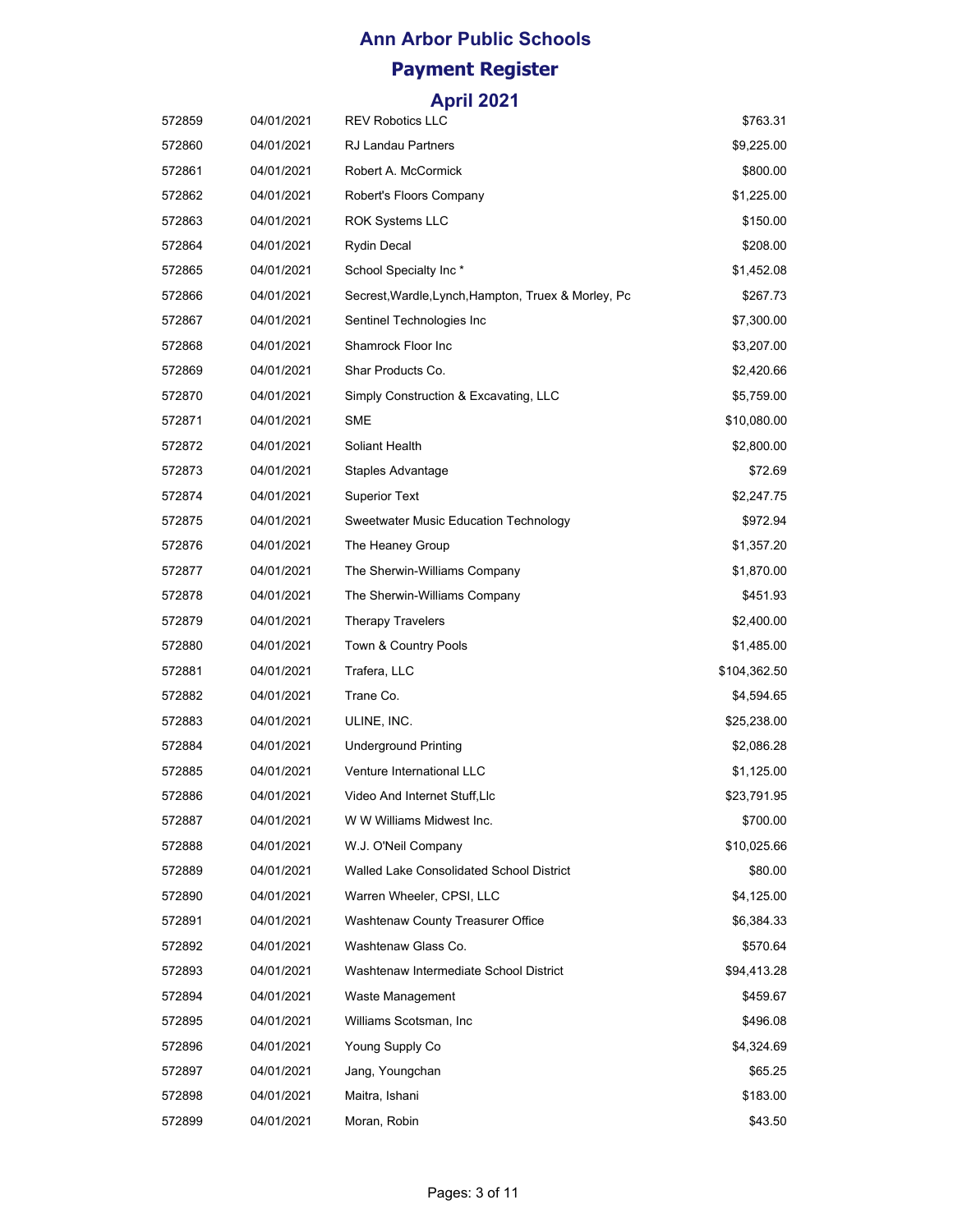| 572900 | 04/01/2021 | O'Neill, Tracy                                     | \$80.00      |
|--------|------------|----------------------------------------------------|--------------|
| 572901 | 04/01/2021 | Sears, Erika                                       | \$76.00      |
| 572902 | 04/01/2021 | Spera, Toni                                        | \$55.50      |
| 572903 | 04/01/2021 | Tao, Hui                                           | \$187.00     |
| 572904 | 04/01/2021 | Tucker, Tamara                                     | \$28.00      |
| 572905 | 04/07/2021 | Asset Acceptance LLC                               | \$242.61     |
| 572906 | 04/07/2021 | Michigan Education Association (MEA)               | \$1,015.76   |
| 572907 | 04/07/2021 | Michigan Education Association (MEA)               | \$1,955.77   |
| 572908 | 04/07/2021 | Michigan Guaranty Agency                           | \$181.08     |
| 572909 | 04/07/2021 | Oklahoma Centralized Support Registry- FOC 711     | \$311.90     |
| 572910 | 04/07/2021 | University Of Michigan Credit Union                | \$50.00      |
| 572911 | 04/07/2021 | Chapter 13 Trustee                                 | \$483.85     |
| 572912 | 04/07/2021 | Michigan Guaranty Agency                           | \$207.80     |
| 572913 | 04/07/2021 | Michigan State Disbursement Unit                   | \$4,736.37   |
| 572914 | 04/07/2021 | Office Of The Chapter 13 Trustee                   | \$516.59     |
| 572915 | 04/15/2021 | A and N Electric, Inc.                             | \$18,190.00  |
| 572916 | 04/15/2021 | ABM Industry Groups, LLC                           | \$507,514.41 |
| 572917 | 04/15/2021 | Ace Barnes Hardware                                | \$1,345.87   |
| 572918 | 04/15/2021 | <b>Advanced Water Treatment</b>                    | \$43.00      |
| 572919 | 04/15/2021 | <b>AM Services</b>                                 | \$939.55     |
| 572920 | 04/15/2021 | Amazon.com LLC                                     | \$1,237.28   |
| 572921 | 04/15/2021 | Ann Arbor Welding Supply                           | \$78.54      |
| 572922 | 04/15/2021 | Apple Computer Inc                                 | \$9,061.11   |
| 572923 | 04/15/2021 | Arch Environmental Group, Inc.                     | \$8,607.63   |
| 572924 | 04/15/2021 | <b>Baruzzini Aquatics</b>                          | \$5,800.00   |
| 572925 | 04/15/2021 | Beckett & Raeder Inc                               | \$797.50     |
| 572926 | 04/15/2021 | <b>Belle Tire</b>                                  | \$4,313.10   |
| 572927 | 04/15/2021 | <b>BIG TEX Trailerworld Inc.</b>                   | \$3,646.00   |
| 572928 | 04/15/2021 | Build Create Studios, Inc.                         | \$15,150.00  |
| 572929 | 04/15/2021 | Busch's Valuland - Green Rd                        | \$42.54      |
| 572930 | 04/15/2021 | Busch's Valuland-Main St                           | \$229.01     |
| 572931 | 04/15/2021 | Carl Gunderson Holistic Fitness & Wellness, LLC    | \$4,318.82   |
| 572932 | 04/15/2021 | Carolina Biological Supply Company                 | \$103.68     |
| 572933 | 04/15/2021 | <b>Carpentry Concepts &amp; Ceilings</b>           | \$37,923.98  |
| 572934 | 04/15/2021 | <b>CDW Government LLC</b>                          | \$29,560.00  |
| 572935 | 04/15/2021 | CEI Michigan LLC                                   | \$8,530.00   |
| 572936 | 04/15/2021 | Central Michigan Paper (cmp)                       | \$996.00     |
| 572937 | 04/15/2021 | Chelsea Cendrowski Holistic Healing & Wellness LLC | \$2,367.51   |
| 572938 | 04/15/2021 | Cintas                                             | \$10,618.42  |
| 572939 | 04/15/2021 | Classroom Direct/School Specialty                  | \$135.13     |
| 572940 | 04/15/2021 | Colman Wolf Supply Company                         | \$2,227.76   |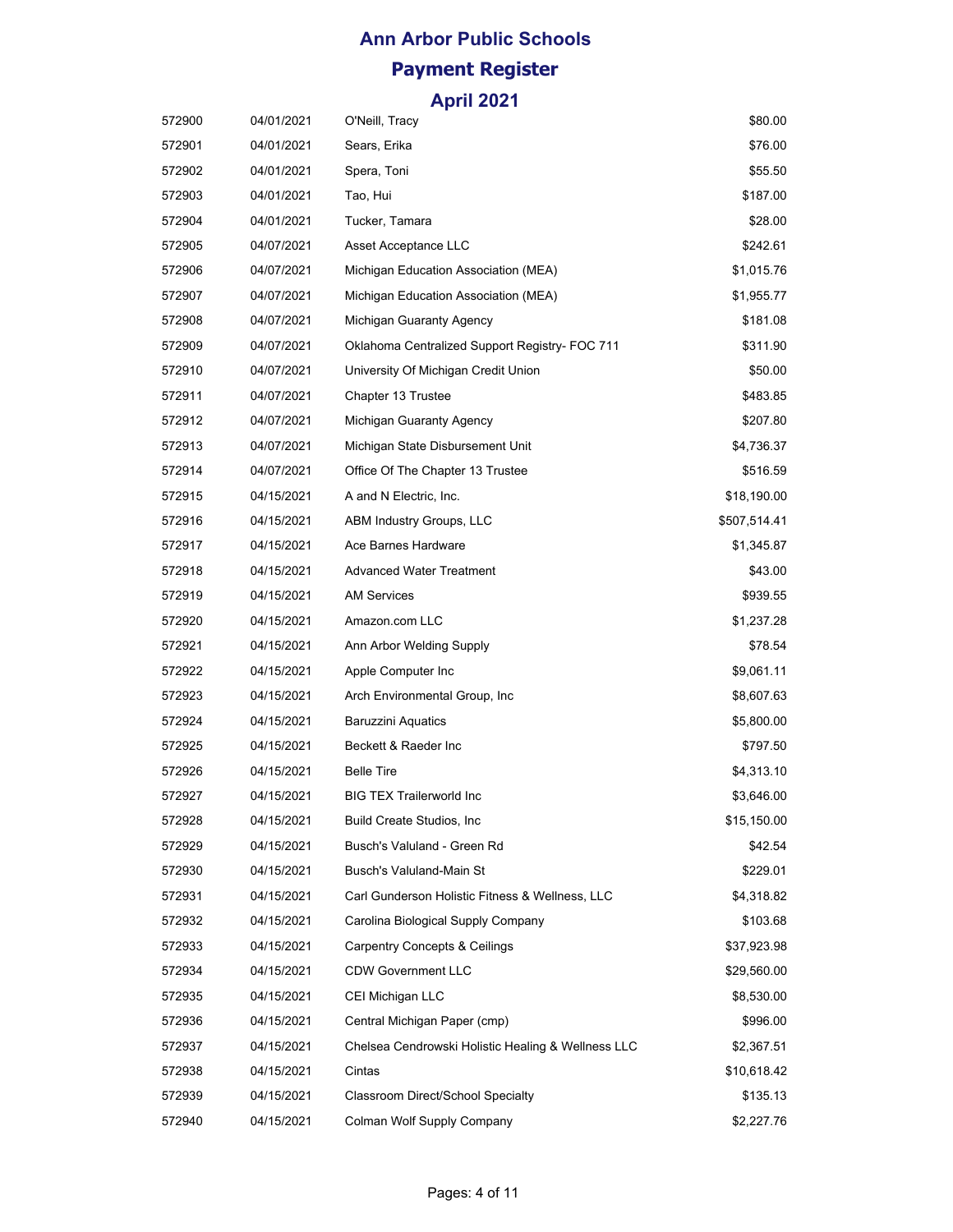| 572941 | 04/15/2021 | <b>COR Maintenance LLC.</b>               | \$96.25      |
|--------|------------|-------------------------------------------|--------------|
| 572942 | 04/15/2021 | Davis Vision                              | \$3,204.24   |
| 572943 | 04/15/2021 | Delcom Group LP                           | \$1,762.00   |
| 572944 | 04/15/2021 | Detroit Edison Or Dte Energy              | \$8,998.21   |
| 572945 | 04/15/2021 | Dollar Bill Copying                       | \$1,628.74   |
| 572946 | 04/15/2021 | Dte Energy                                | \$12,010.06  |
| 572947 | 04/15/2021 | DuPree, Krystle                           | \$130.00     |
| 572948 | 04/15/2021 | Dykema Gossett Pllc                       | \$36,524.50  |
| 572949 | 04/15/2021 | Edgenuity, Inc.                           | \$1,500.00   |
| 572950 | 04/15/2021 | Etna Supply                               | \$20,894.00  |
| 572951 | 04/15/2021 | Ferguson Enterprises, Inc.                | \$52,964.77  |
| 572952 | 04/15/2021 | <b>Fishbeck</b>                           | \$12,636.02  |
| 572953 | 04/15/2021 | Follett School Solutions, Inc.            | \$31.08      |
| 572954 | 04/15/2021 | <b>FPT Metro Waste</b>                    | \$2,040.00   |
| 572955 | 04/15/2021 | Gaynor, Jeffrey, T                        | \$130.00     |
| 572956 | 04/15/2021 | Getaway Tours Inc                         | \$995.00     |
| 572957 | 04/15/2021 | Gilbane Building Company                  | \$127,653.97 |
| 572958 | 04/15/2021 | Global Interpreting Services LLC-2        | \$1,521.15   |
| 572959 | 04/15/2021 | Goyette Mechanical Co                     | \$24,168.00  |
| 572960 | 04/15/2021 | <b>Graduation Alliance</b>                | \$52,000.00  |
| 572961 | 04/15/2021 | Grainger                                  | \$3,690.82   |
| 572962 | 04/15/2021 | Great Lakes Taiko Center, LLC             | \$25.00      |
| 572963 | 04/15/2021 | Gross Electric                            | \$3,581.01   |
| 572964 | 04/15/2021 | Head Usa Inc Dba Head/Penn Racquet Sp     | \$991.57     |
| 572965 | 04/15/2021 | <b>HOSA - Future Health Professionals</b> | \$20.00      |
| 572966 | 04/15/2021 | IDN-Hardware Sales Inc.                   | \$16,199.28  |
| 572967 | 04/15/2021 | International Baccalaureate Organization  | \$1,811.00   |
| 572968 | 04/15/2021 | Iron Mountain                             | \$155.00     |
| 572969 | 04/15/2021 | J W Pepper & Sons, Inc                    | \$201.99     |
| 572970 | 04/15/2021 | Jackson Service Company                   | \$668.00     |
| 572971 | 04/15/2021 | James Lee Michaels DBA Avery Systems      | \$2,130.00   |
| 572972 | 04/15/2021 | Johnson, Bryan, Lee                       | \$130.00     |
| 572973 | 04/15/2021 | Johnson Controls Inc                      | \$11,648.50  |
| 572974 | 04/15/2021 | Johnstone Supply Detroit Group            | \$359.76     |
| 572975 | 04/15/2021 | Kelly-Shaieb, Jessica, Leigh              | \$130.00     |
| 572976 | 04/15/2021 | Kone Incorporated                         | \$647.09     |
| 572977 | 04/15/2021 | Lakeshore Learning Materials              | \$2,062.96   |
| 572978 | 04/15/2021 | Lazarus, Rebecca, Ruth                    | \$130.00     |
| 572979 | 04/15/2021 | Lerch Bates Inc.                          | \$1,410.00   |
| 572980 | 04/15/2021 | Leslie Public Schools                     | \$32.00      |
| 572981 | 04/15/2021 | Lexia Learning Systems LLC                | \$1,200.00   |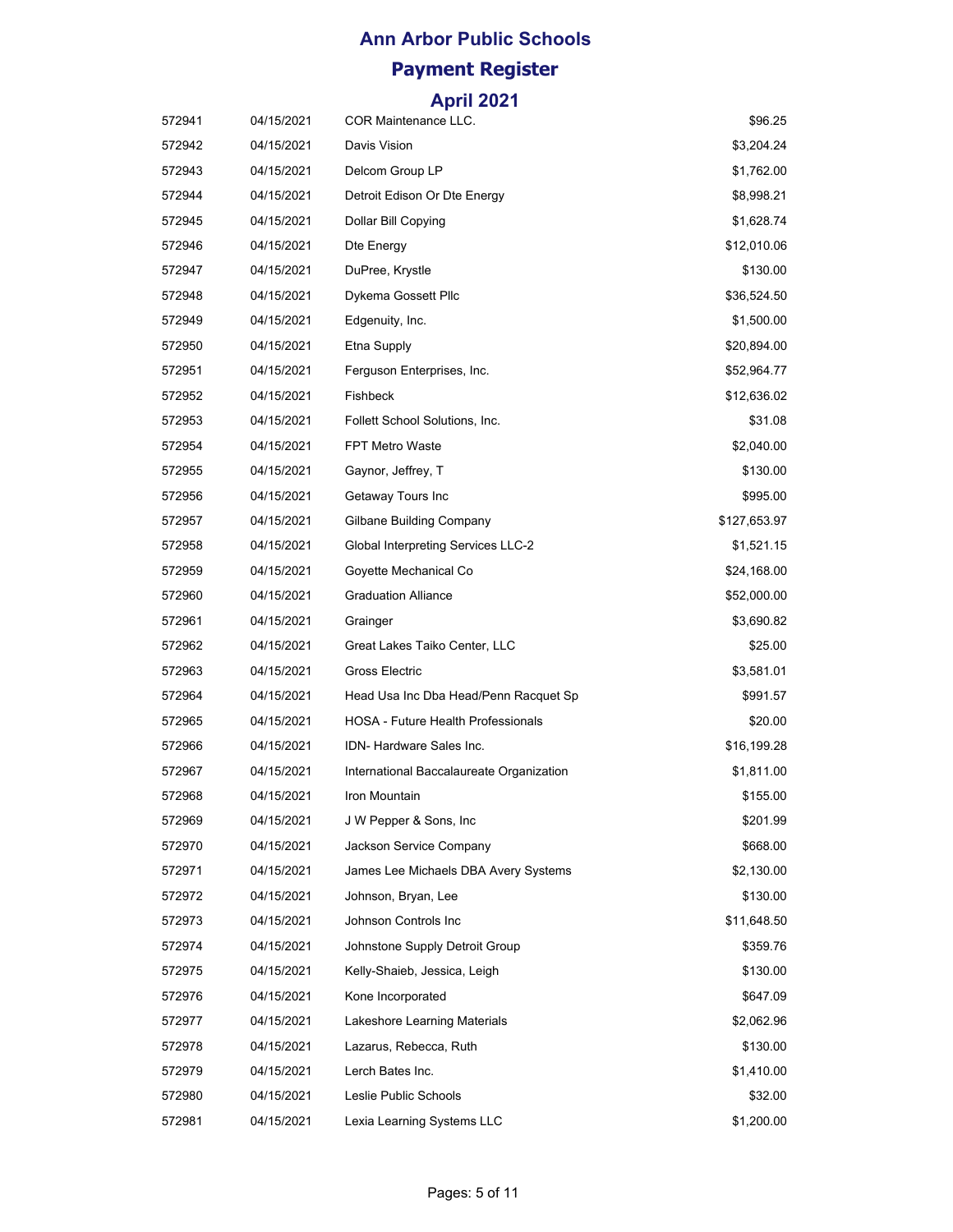| 572982 | 04/15/2021 | Lifestyle Fitness Coach LLC                      | \$2,656.98   |
|--------|------------|--------------------------------------------------|--------------|
| 572983 | 04/15/2021 | Lowe's Home Centers, Inc.                        | \$93.19      |
| 572984 | 04/15/2021 | <b>Madison Electric</b>                          | \$3,224.52   |
| 572985 | 04/15/2021 | Mcgraw-Hill School Education                     | \$2,914.08   |
| 572986 | 04/15/2021 | Mediation Training & Consultation Institute      | \$8,318.00   |
| 572987 | 04/15/2021 | Meridian Winds LLC                               | \$586.00     |
| 572988 | 04/15/2021 | MI Assoc Of Admins Of Spec Ed MAASE              | \$420.00     |
| 572989 | 04/15/2021 | Michigan Feldenkrais LLC                         | \$543.16     |
| 572990 | 04/15/2021 | Michigan HOSA                                    | \$2,450.00   |
| 572991 | 04/15/2021 | Michigan Interpreting Services, Inc.             | \$1,344.00   |
| 572992 | 04/15/2021 | Michigan Interscholastic Forensic Association    | \$112.00     |
| 572993 | 04/15/2021 | Michigan Power Rodding, Inc.                     | \$673.00     |
| 572994 | 04/15/2021 | Michigan Water Polo Association                  | \$500.00     |
| 572995 | 04/15/2021 | Miller Canfield Paddock Stone Plc                | \$5,980.00   |
| 572996 | 04/15/2021 | MLive Media Group                                | \$373.63     |
| 572997 | 04/15/2021 | <b>NASSP/NHS</b>                                 | \$385.00     |
| 572998 | 04/15/2021 | National Express Durham Holding Corp/DBA Trinity | \$720,478.80 |
| 572999 | 04/15/2021 | NCS Pearson, Inc.                                | \$1,290.84   |
| 573000 | 04/15/2021 | Nevco Sports, LLC                                | \$21,700.37  |
| 573001 | 04/15/2021 | NUCO <sub>2</sub> Inc                            | \$892.62     |
| 573002 | 04/15/2021 | Office Depot                                     | \$9,910.24   |
| 573003 | 04/15/2021 | <b>Pediatric Therapy Associates</b>              | \$1,682.00   |
| 573004 | 04/15/2021 | Pioneer Valley Educational Press                 | \$208.00     |
| 573005 | 04/15/2021 | Pipetek Infrastructure Services                  | \$7,172.60   |
| 573006 | 04/15/2021 | Pitney Bowes-Purchase Power                      | \$226.12     |
| 573007 | 04/15/2021 | Platinum Psychological Services                  | \$6,460.00   |
| 573008 | 04/15/2021 | Precision Data Products, Inc.                    | \$28,482.99  |
| 573009 | 04/15/2021 | Project Grow, Inc.                               | \$500.74     |
| 573010 | 04/15/2021 | Querijero, Ernesto                               | \$130.00     |
| 573011 | 04/15/2021 | <b>Quill Corporation</b>                         | \$640.58     |
| 573012 | 04/15/2021 | <b>Really Good Stuff</b>                         | \$459.18     |
| 573013 | 04/15/2021 | RJ Landau Partners                               | \$5,287.50   |
| 573014 | 04/15/2021 | Safety Systems, Inc.                             | \$2,096.51   |
| 573015 | 04/15/2021 | Sani-Vac Service, Inc.                           | \$46,250.00  |
| 573016 | 04/15/2021 | Scholastic Inc                                   | \$637.65     |
| 573017 | 04/15/2021 | School Specialty Inc*                            | \$1,311.21   |
| 573018 | 04/15/2021 | School Specialty Inc*                            | \$2,782.80   |
| 573019 | 04/15/2021 | SCS Industries, LLC.                             | \$17,419.25  |
| 573020 | 04/15/2021 | Securitas Security Services USA, Inc.            | \$36,620.75  |
| 573021 | 04/15/2021 | Sentinel Technologies Inc                        | \$1,118.00   |
| 573022 | 04/15/2021 | Shar Products Co.                                | \$34.85      |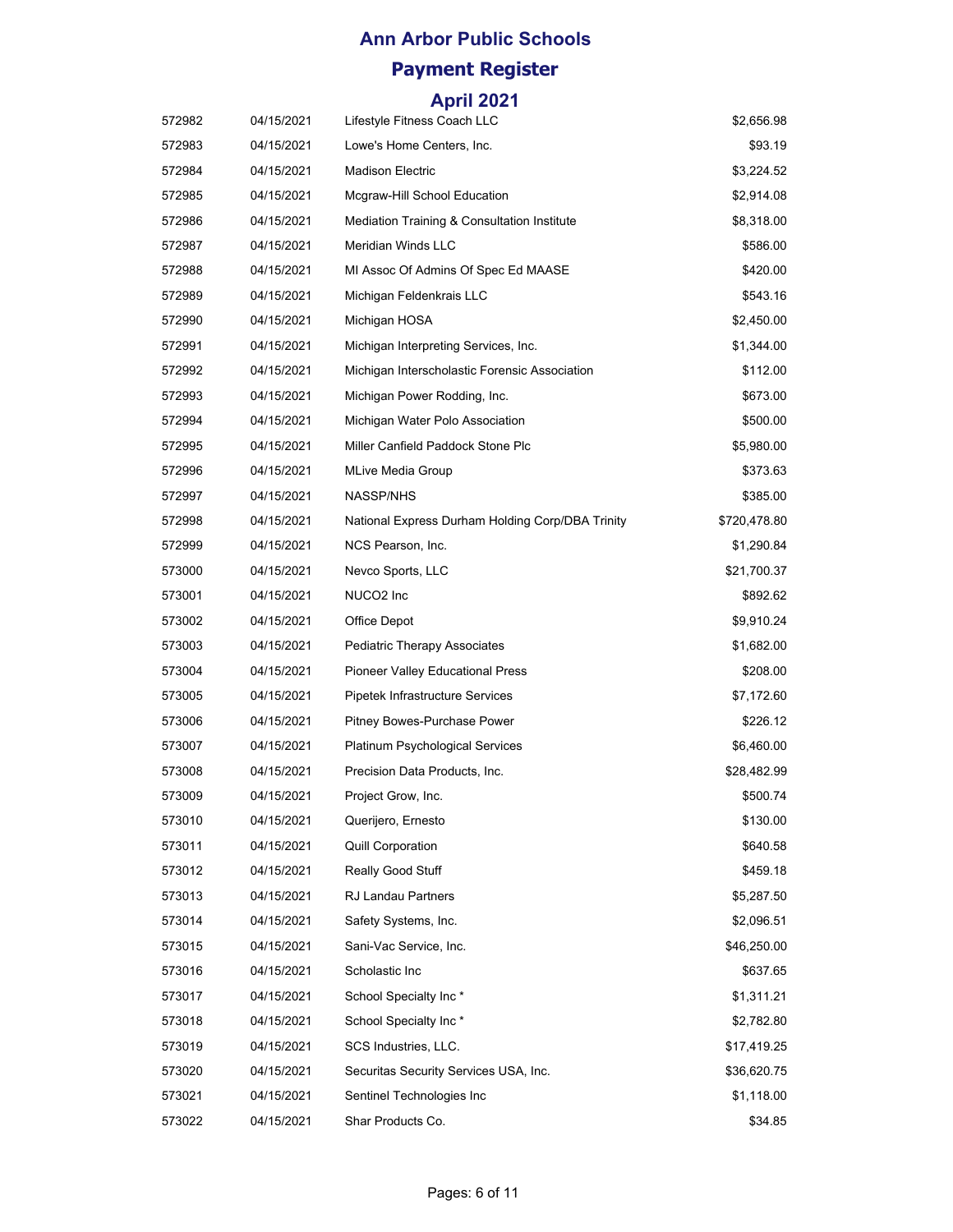| 573023 | 04/15/2021 | Southpaw Enterprises Inc.                         | \$19.80      |
|--------|------------|---------------------------------------------------|--------------|
| 573024 | 04/15/2021 | Stantec Architecture Inc.                         | \$35,770.48  |
| 573025 | 04/15/2021 | <b>Staples Advantage</b>                          | \$491.00     |
| 573026 | 04/15/2021 | Steve's Piano Tuning, LLC                         | \$450.00     |
| 573027 | 04/15/2021 | Stone & Dirt                                      | \$42,726.00  |
| 573028 | 04/15/2021 | Sunbelt Rental, Inc.                              | \$2,776.00   |
| 573029 | 04/15/2021 | Susan Eunice Baskett                              | \$130.00     |
| 573030 | 04/15/2021 | <b>Tank Testing Services Inc</b>                  | \$440.00     |
| 573031 | 04/15/2021 | The Enrico Group                                  | \$1,280.00   |
| 573032 | 04/15/2021 | The Regents of the University of Michigan         | \$7,371.00   |
| 573033 | 04/15/2021 | The Sherwin-Williams Company                      | \$2,209.68   |
| 573034 | 04/15/2021 | Therapy Shoppe Inc.                               | \$164.73     |
| 573035 | 04/15/2021 | Trafera, LLC                                      | \$129,250.00 |
| 573036 | 04/15/2021 | Tredroc Tire Services, LLC                        | \$48.00      |
| 573037 | 04/15/2021 | <b>Treetown Murals LLC</b>                        | \$3,906.77   |
| 573038 | 04/15/2021 | UMB BANK, N.A.                                    | \$300.00     |
| 573039 | 04/15/2021 | Underground Printing                              | \$968.20     |
| 573040 | 04/15/2021 | <b>University Translator Services</b>             | \$1,260.00   |
| 573041 | 04/15/2021 | Unum Life Insurance Company Of America            | \$3,895.72   |
| 573042 | 04/15/2021 | Unum Long/Short Term Insurance Company Of America | \$11,790.84  |
| 573043 | 04/15/2021 | W.J. O'Neil Company                               | \$161,536.38 |
| 573044 | 04/15/2021 | Washtenaw Community College                       | \$39,497.00  |
| 573045 | 04/15/2021 | Washtenaw Glass Co.                               | \$1,912.92   |
| 573046 | 04/15/2021 | Washtenaw Intermediate School District            | \$6,707.00   |
| 573047 | 04/15/2021 | Waste Management                                  | \$1,043.25   |
| 573048 | 04/15/2021 | Williams Scotsman, Inc.                           | \$94.00      |
| 573049 | 04/15/2021 | Wolverine Supply Inc                              | \$333.13     |
| 573050 | 04/15/2021 | Young Supply Co                                   | \$57.66      |
| 573051 | 04/15/2021 | Kapnick Insurance Group                           | \$8,608.00   |
| 573052 | 04/15/2021 | Paradigm Equities Inc                             | \$15,911.32  |
| 573053 | 04/15/2021 | Baruch, Rachel                                    | \$89.50      |
| 573054 | 04/15/2021 | Burton, Larry                                     | \$39.25      |
| 573055 | 04/15/2021 | Feng, Ying                                        | \$59.85      |
| 573056 | 04/15/2021 | Lee, Jaehyun                                      | \$163.00     |
| 573057 | 04/15/2021 | Marczak-Martinez, Beata                           | \$58.75      |
| 573058 | 04/15/2021 | Miller, Grace                                     | \$21.25      |
| 573059 | 04/15/2021 | Yang, Lin                                         | \$463.60     |
| 573060 | 04/22/2021 | Asset Acceptance LLC                              | \$209.41     |
| 573061 | 04/22/2021 | Michigan Education Association (MEA)              | \$1,040.91   |
| 573062 | 04/22/2021 | Michigan Education Association (MEA)              | \$1,784.30   |
| 573063 | 04/22/2021 | Michigan Guaranty Agency                          | \$84.45      |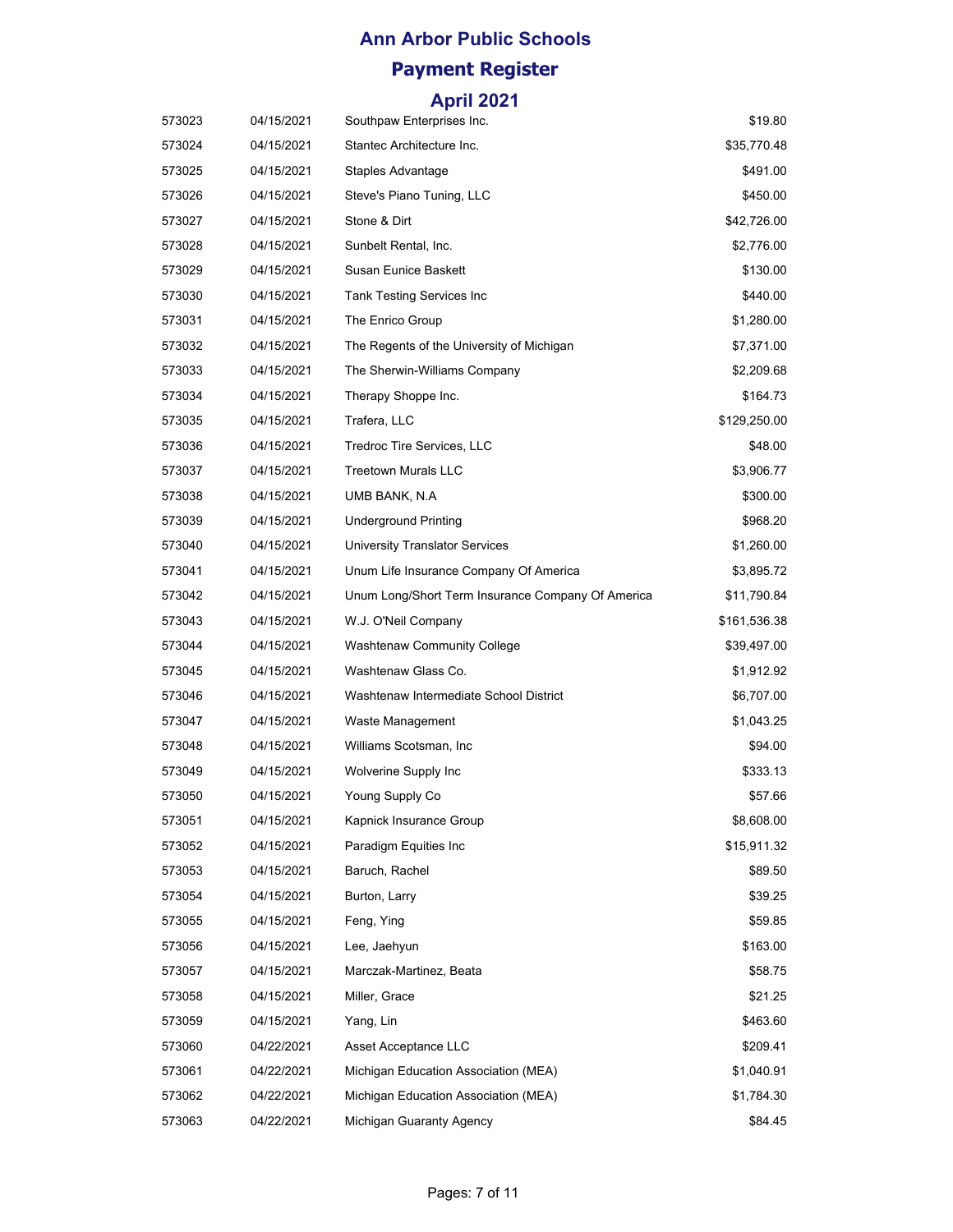| 573064 | 04/22/2021 | Oklahoma Centralized Support Registry- FOC 711 | \$311.90     |
|--------|------------|------------------------------------------------|--------------|
| 573065 | 04/22/2021 | University Of Michigan Credit Union            | \$50.00      |
| 573066 | 04/22/2021 | Chapter 13 Trustee                             | \$483.85     |
| 573067 | 04/22/2021 | Michigan Guaranty Agency                       | \$207.80     |
| 573068 | 04/22/2021 | Michigan State Disbursement Unit               | \$4,736.37   |
| 573069 | 04/22/2021 | Office Of The Chapter 13 Trustee               | \$516.59     |
| 573070 | 04/29/2021 | 2080 Media inc dba PlayOn! Sports              | \$2,500.00   |
| 573071 | 04/29/2021 | A and N Electric, Inc.                         | \$20,123.31  |
| 573072 | 04/29/2021 | A2Geeks                                        | \$7,977.90   |
| 573073 | 04/29/2021 | ABM Industry Groups, LLC                       | \$8,184.79   |
| 573074 | 04/29/2021 | <b>AFLAC</b>                                   | \$8,542.56   |
| 573075 | 04/29/2021 | All The Kings Men                              | \$409.89     |
| 573076 | 04/29/2021 | <b>AM Services</b>                             | \$96,446.86  |
| 573077 | 04/29/2021 | Amazon.com LLC                                 | \$5,045.83   |
| 573078 | 04/29/2021 | Ann Arbor Observer                             | \$2,990.60   |
| 573079 | 04/29/2021 | Ann Arbor Welding Supply                       | \$79.32      |
| 573080 | 04/29/2021 | Apple Computer Inc                             | \$3,564.50   |
| 573081 | 04/29/2021 | Applied Imaging                                | \$2,386.81   |
| 573082 | 04/29/2021 | <b>Arbor Chess</b>                             | \$889.70     |
| 573083 | 04/29/2021 | Arch Environmental Group, Inc.                 | \$28,743.64  |
| 573084 | 04/29/2021 | Balance Point Fitness / PKSA Ann Arbor, LLC    | \$1,700.00   |
| 573085 | 04/29/2021 | <b>Baudville Publishing Solutions</b>          | \$463.14     |
| 573086 | 04/29/2021 | Behler-Young Company                           | \$411.30     |
| 573087 | 04/29/2021 | <b>Belle Tire</b>                              | \$572.92     |
| 573088 | 04/29/2021 | Blue Care Network Of Michigan                  | \$7,621.74   |
| 573089 | 04/29/2021 | Brian D. Wood dba Douglander Machine & Tool    | \$375.00     |
| 573090 | 04/29/2021 | Broadspire Services Inc.                       | \$1,790.88   |
| 573091 | 04/29/2021 | Building Technology Associates, Inc.           | \$40,637.52  |
| 573092 | 04/29/2021 | Care Transport Inc.                            | \$1,994.60   |
| 573093 | 04/29/2021 | Carolina Biological Supply Company             | \$175.09     |
| 573094 | 04/29/2021 | <b>Carpentry Concepts &amp; Ceilings</b>       | \$90,655.80  |
| 573095 | 04/29/2021 | <b>CDW Government LLC</b>                      | \$30,025.68  |
| 573096 | 04/29/2021 | CEI Michigan LLC                               | \$1,558.00   |
| 573097 | 04/29/2021 | Chelsea Private Yoga LLC                       | \$1,800.00   |
| 573098 | 04/29/2021 | <b>Choral Tracks LLC</b>                       | \$500.00     |
| 573099 | 04/29/2021 | City Of Ann Arbor Treasurer                    | \$250.00     |
| 573100 | 04/29/2021 | Clark Hill PLLC                                | \$15,246.00  |
| 573101 | 04/29/2021 | Colman Wolf Supply Company                     | \$37,552.14  |
| 573102 | 04/29/2021 | Compass Group, DBA Chartwells K-12             | \$369,042.54 |
| 573103 | 04/29/2021 | Complete Production System Inc                 | \$274.47     |
| 573104 | 04/29/2021 | COR Maintenance LLC.                           | \$341.79     |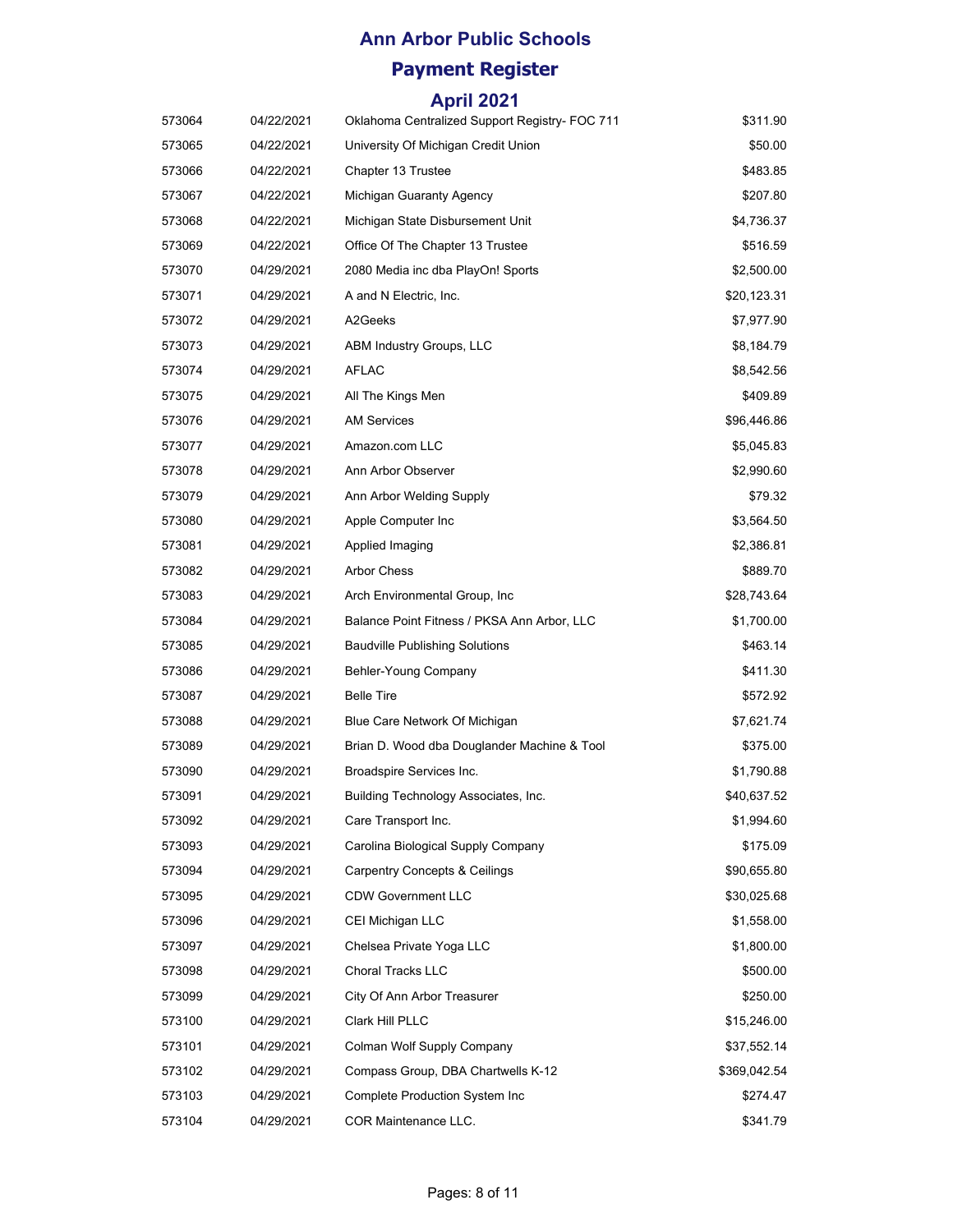| 573105 | 04/29/2021 | Crisis Prevention Institute Inc.                   | \$150.00     |
|--------|------------|----------------------------------------------------|--------------|
| 573106 | 04/29/2021 | Detroit Edison Or Dte Energy                       | \$188,734.50 |
| 573107 | 04/29/2021 | Dihydro Services Inc                               | \$212.00     |
| 573108 | 04/29/2021 | <b>Discount School Supply</b>                      | \$342.95     |
| 573109 | 04/29/2021 | Don Johnston Inc                                   | \$15,118.92  |
| 573110 | 04/29/2021 | Dows Equipment                                     | \$750.00     |
| 573111 | 04/29/2021 | Dte Energy                                         | \$18,612.66  |
| 573112 | 04/29/2021 | Edvotek Inc. The Biotechnology Ed                  | \$130.95     |
| 573113 | 04/29/2021 | Enterprise Rent-A-Car                              | \$61.15      |
| 573114 | 04/29/2021 | Environmental Consulting & Tech. Inc-ECT           | \$9,250.00   |
| 573115 | 04/29/2021 | ESGI, LLC                                          | \$609.00     |
| 573116 | 04/29/2021 | Ferguson Enterprises, Inc.                         | \$81,124.50  |
| 573117 | 04/29/2021 | Fishbeck                                           | \$7,935.30   |
| 573118 | 04/29/2021 | Flipside Art Studio, LLC                           | \$374.93     |
| 573119 | 04/29/2021 | Follett School Solutions, Inc.                     | \$1,812.30   |
| 573120 | 04/29/2021 | <b>FPT Metro Waste</b>                             | \$680.00     |
| 573121 | 04/29/2021 | Frontline Placement Technologies, Inc.             | \$9,578.01   |
| 573122 | 04/29/2021 | Gardens Alive Inc.                                 | \$1,269.72   |
| 573123 | 04/29/2021 | Getaway Tours Inc                                  | \$1,495.00   |
| 573124 | 04/29/2021 | Global Interpreting Services LLC-2                 | \$5,903.05   |
| 573125 | 04/29/2021 | Goodyear HVAC Sales, Inc.                          | \$24,633.00  |
| 573126 | 04/29/2021 | Gordon Food Service                                | \$229.73     |
| 573127 | 04/29/2021 | Goyette Mechanical Co                              | \$99,511.23  |
| 573128 | 04/29/2021 | Grainger                                           | \$871.20     |
| 573129 | 04/29/2021 | Head Usa Inc Dba Head/Penn Racquet Sp              | \$777.32     |
| 573130 | 04/29/2021 | Hugh O'Brian Youth Leadership HOBY                 | \$225.00     |
| 573131 | 04/29/2021 | Indiana Bar Foundation, Inc.                       | \$500.00     |
| 573132 | 04/29/2021 | Interfaith Hospitality Network of Washtenaw County | \$2,000.00   |
| 573133 | 04/29/2021 | J W Pepper & Sons, Inc.                            | \$96.94      |
| 573134 | 04/29/2021 | James Lee Michaels DBA Avery Systems               | \$5,809.00   |
| 573135 | 04/29/2021 | Johnstone Supply Detroit Group                     | \$1,605.30   |
| 573136 | 04/29/2021 | <b>Madison Electric</b>                            | \$4,682.36   |
| 573137 | 04/29/2021 | <b>Magnatag Products</b>                           | \$2,814.61   |
| 573138 | 04/29/2021 | Mea Financial Services Inc. Group Term Life        | \$3,982.52   |
| 573139 | 04/29/2021 | Messa (370)                                        | \$590,018.92 |
| 573140 | 04/29/2021 | MI High School Athletic Association                | \$60.00      |
| 573141 | 04/29/2021 | Michigan Air Products                              | \$15,231.00  |
| 573142 | 04/29/2021 | Michigan Futsal Factory Academy, LLC               | \$600.00     |
| 573143 | 04/29/2021 | Michigan Interpreting Services, Inc.               | \$9,040.00   |
| 573144 | 04/29/2021 | Michigan Interscholastic Forensic Association      | \$160.00     |
| 573145 | 04/29/2021 | Michigan Power Rodding, Inc.                       | \$419.00     |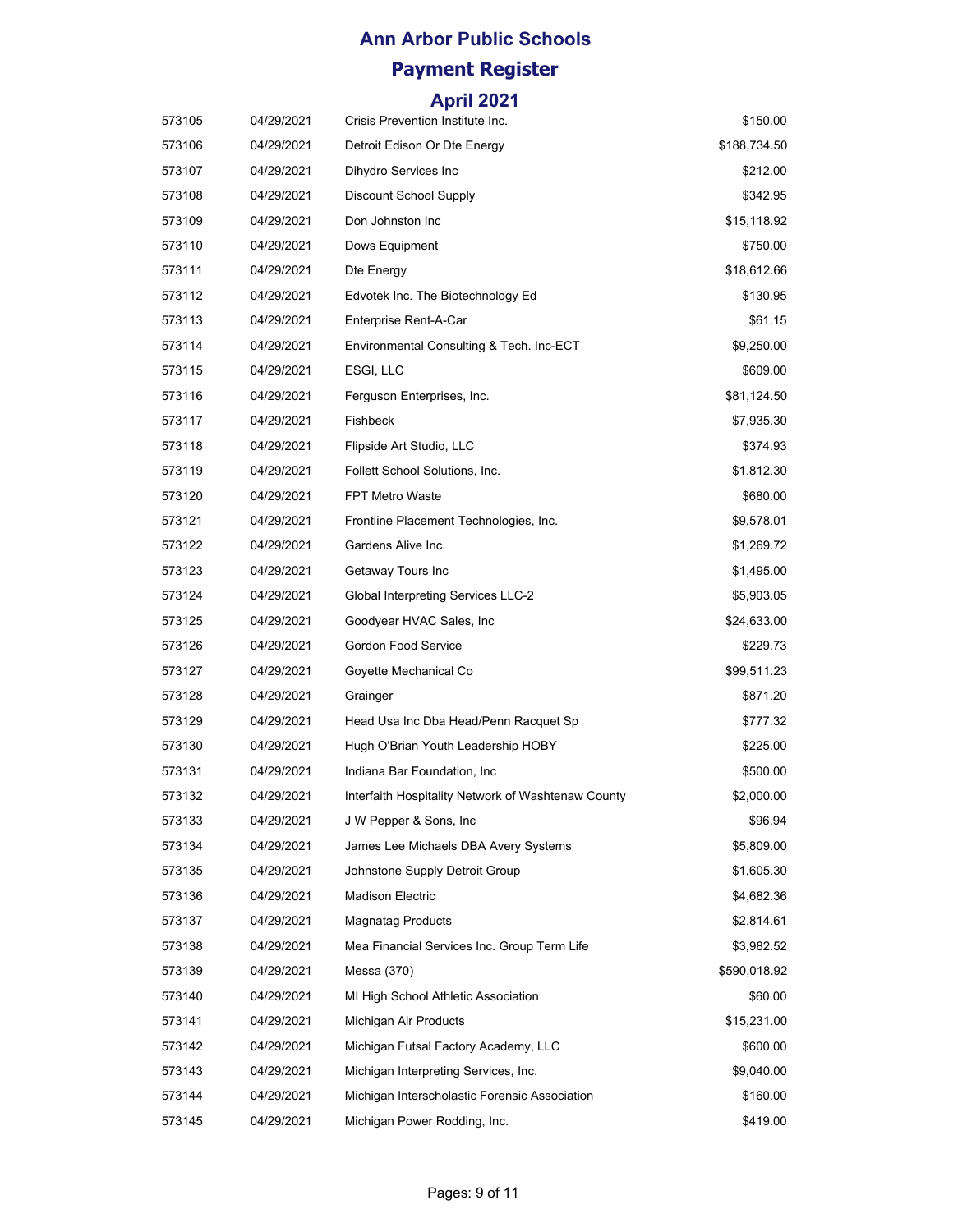| 573146 | 04/29/2021 | Michigan Speech Coaches Inc                      | \$24.00        |
|--------|------------|--------------------------------------------------|----------------|
| 573147 | 04/29/2021 | Morneau Shepell Limited                          | \$3,888.00     |
| 573148 | 04/29/2021 | Morton Salt Inc                                  | \$15,412.83    |
| 573149 | 04/29/2021 | N2y, Inc                                         | \$4,647.20     |
| 573150 | 04/29/2021 | <b>NASSP/NHS</b>                                 | \$385.00       |
| 573151 | 04/29/2021 | National Express Durham Holding Corp/DBA Trinity | \$875.00       |
| 573152 | 04/29/2021 | <b>Northwest Evaluation Assoc Csinc</b>          | \$30,184.00    |
| 573153 | 04/29/2021 | NUCO2 Inc                                        | \$495.50       |
| 573154 | 04/29/2021 | Office Depot                                     | \$9,324.76     |
| 573155 | 04/29/2021 | OverDrive Inc                                    | \$500.00       |
| 573156 | 04/29/2021 | Partners In Learning Programs, Inc.              | \$444.85       |
| 573157 | 04/29/2021 | Peace Neighborhood                               | \$2,000.00     |
| 573158 | 04/29/2021 | Platinum Psychological Services                  | \$5,227.50     |
| 573159 | 04/29/2021 | Pods Enterprises, LLC                            | \$291.96       |
| 573160 | 04/29/2021 | PowerSchool Group, LIC                           | \$1,833.53     |
| 573161 | 04/29/2021 | Precision Data Products, Inc.                    | \$148.50       |
| 573162 | 04/29/2021 | <b>Priority Health</b>                           | \$2,055,690.61 |
| 573163 | 04/29/2021 | Project Lead The Way, Inc.                       | \$1,317.00     |
| 573164 | 04/29/2021 | Psychological Assessment Resources, Inc.         | \$923.88       |
| 573165 | 04/29/2021 | Quadient Finance USA, Inc.                       | \$474.42       |
| 573166 | 04/29/2021 | <b>Quill Corporation</b>                         | \$682.69       |
| 573167 | 04/29/2021 | Rent A John                                      | \$610.00       |
| 573168 | 04/29/2021 | Safety Systems, Inc.                             | \$9,036.00     |
| 573169 | 04/29/2021 | School Nurse Supply, Inc.                        | \$497.20       |
| 573170 | 04/29/2021 | School Specialty Inc *                           | \$239.78       |
| 573171 | 04/29/2021 | Service Reproduction                             | \$844.49       |
| 573172 | 04/29/2021 | Set-Seg (Opt & Gtl)                              | \$1,258.68     |
| 573173 | 04/29/2021 | Shar Products Co.                                | \$83.97        |
| 573174 | 04/29/2021 | Siena Heights College                            | \$672.00       |
| 573175 | 04/29/2021 | Soliant Health                                   | \$7,840.00     |
| 573176 | 04/29/2021 | Stadium Hardware                                 | \$1,053.98     |
| 573177 | 04/29/2021 | Stantec Architecture Inc.                        | \$36,651.97    |
| 573178 | 04/29/2021 | STARC Systems, Inc.                              | \$69,643.00    |
| 573179 | 04/29/2021 | State Of Michigan Labor And Economic G           | \$480.00       |
| 573180 | 04/29/2021 | Stone & Dirt                                     | \$10,625.00    |
| 573181 | 04/29/2021 | Studies Weekly Inc.                              | \$1,272.00     |
| 573182 | 04/29/2021 | Sunbelt Rental, Inc.                             | \$13,457.25    |
| 573183 | 04/29/2021 | <b>Sunglo Restoration Svcs Inc.</b>              | \$11,495.91    |
| 573184 | 04/29/2021 | Sweetwater Pro Music Equipment                   | \$794.27       |
| 573185 | 04/29/2021 | <b>Talx Corporation</b>                          | \$1,562.71     |
| 573186 | 04/29/2021 | The Sherwin-Williams Company                     | \$2,730.00     |